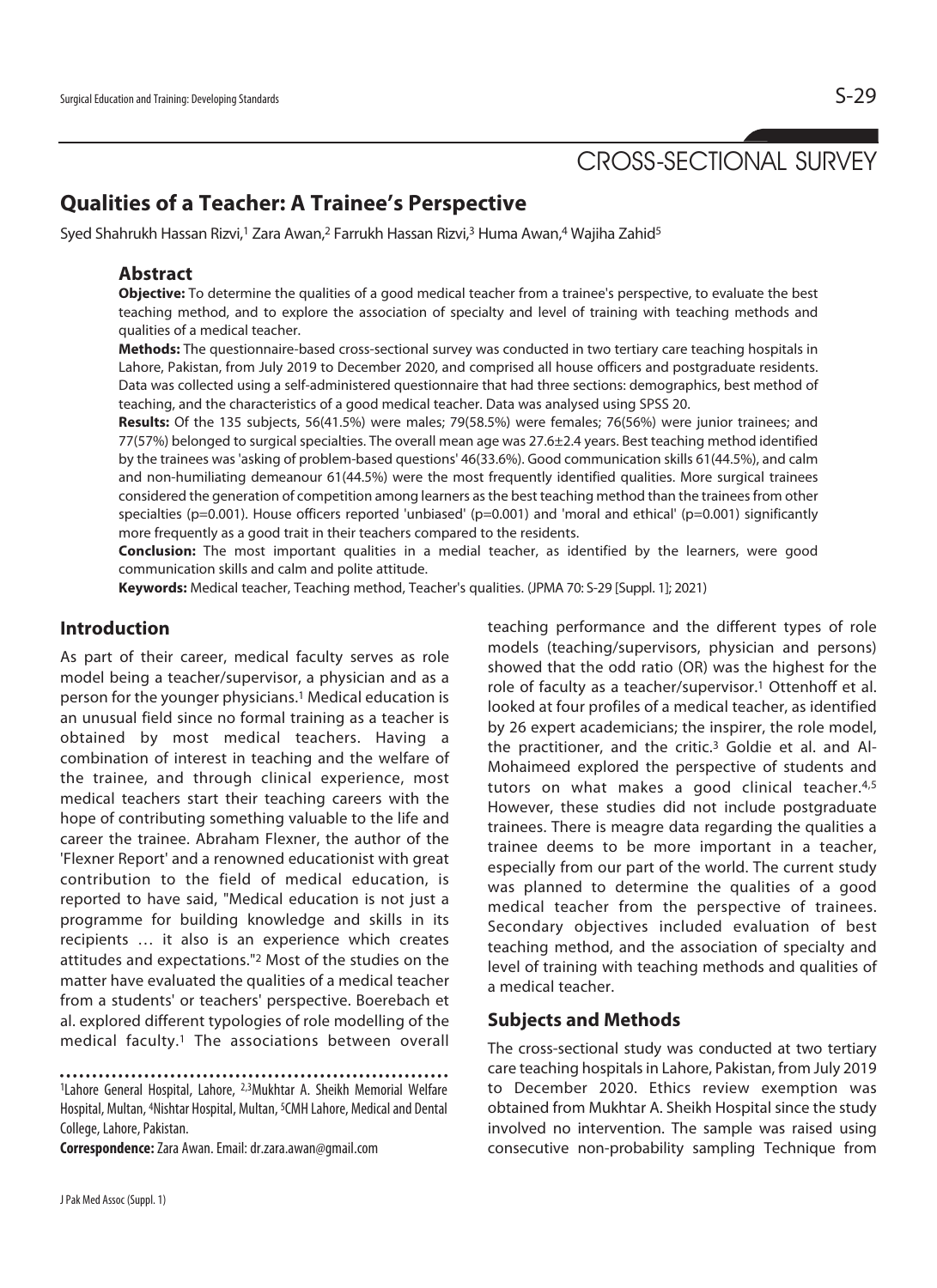among house officers and postgraduate residents from departments of the two hospitals. Doctors on teaching or non-training posts were excluded. A medical teacher was defined as basic science teachers, supervisors, or any senior postgraduate trainee, fellow, or anyone else involved in the education of students.

After taking informed consent from the enrolled subjects, data was collected using a self-administered questionnaire which was provided to the participants, who filled it out on their own before returning it next day or two. No face-to-face interviews were conducted to protect the identity of the participants.

The questionnaire had three sections: demographics, best method of teaching, and the characteristics of a good medical teacher. Demographic variables included age, gender, level of training, postgraduate year of training and specialty. The specialties were divided into surgery and allied/other specialties. Six methods of teaching were presented in the next section and the participants were asked to select the best methods. These included: asking of problem-based questions; providing role-model for the learner; creating an environment of competition among the learners; building up on what the trainee already knows; didactic instruction or couching in a lecture; and encouraging if goals are met and humiliating if the goals are not met. It was also enquired separately if fear was a strong motivating factor in learning. For the last section, an open-ended question asked the participants to state the three characteristics that should be present in a good medical teacher.

Data was analysed using SPSS 20. Missing values were excluded from the analysis list-wise. Continuous variable age in years was presented as mean and standard deviation. Frequencies with percentages were calculated for all the other variables. Chi-squ test was applied for assessing association between specialty and level of training with teaching methods and qualities of a teacher. For analysis, level of training was divided as house officers and residents, as well as junior trainee, meaning house officers and residents in their first and second years, and senior trainee, meaning residents in their third, fourth and fifth year of training. The level of significance was set at p<0.05, and only associations that reached that level were presented for the sake of clarity. The qualities of the teacher were grouped into four categories, with each category having sub-categories in line with an earlier study.6 The four categories were: teaching behaviour or instructional delivery; interaction with students and colleagues; personal qualities; and professional development.

#### **Results**

Of the 142 participants who responded, data of 7(4.9%) was excluded for having missing values. Of the 135 subjects, 56(41.5%) were males and 79(58.5%) were females. The mean age was 27.6±2.4 years. Overall, there were 18(13%) house officers/interns, 26(19%) were residents in their first year, 34(25%) second year, 30(22%) third year, 14(10%) fourth year, and 13(10%) were in their fifth year of training. As such, there were 76(56%) junior trainees, while the rest were senior trainees. There were more trainees belonging to surgical specialties (77, 57%) than the rest (Table-1).

Best teaching method identified by the trainees was 'asking of problem-based questions' 46(33.6%) (Table-2).

Good communication skills 61(44.5%), and calm and non-humiliating demeanour 61(44.5%) were the most frequently identified qualities in medical teachers

|  | Table-1: Specialties included. |  |
|--|--------------------------------|--|
|--|--------------------------------|--|

| <b>Specialty</b>            | Frequency(percentage) |
|-----------------------------|-----------------------|
|                             |                       |
| House Job                   | 18 (13.3)             |
| <b>Surgical Specialties</b> |                       |
| Neurosurgery                | 21(15.5)              |
| Obstetrics and Gynaecology  | 20 (14.8)             |
| <b>General Surgery</b>      | 16 (11.9)             |
| Oromaxillofacial surgery    | 9(6.7)                |
| <b>Plastic Surgery</b>      | 6(4.4)                |
| Eye                         | 2(1.5)                |
| Otolaryngology              | 1(0.7)                |
| Orthopaedic Surgery         | 1(0.7)                |
| Urology                     | 1(0.7)                |
| <b>Other specialties</b>    |                       |
| Anaesthesiology             | 12(8.9)               |
| Neurology                   | 11(8.1)               |
| <b>Internal Medicine</b>    | 7(5.2)                |
| Paediatrics                 | 5(3.7)                |
| Pathology                   | 2(1.7)                |
| Dermatology                 | 1(0.7)                |
| Radiology                   | 1(0.7)                |
| Oncology                    | 1(0.7)                |
| Total                       | 135 (100)             |

**Table-2:** Best teaching method.

| <b>Teaching method</b>                                                | <b>Frequency</b> |
|-----------------------------------------------------------------------|------------------|
| Asking of problem-based questions                                     | 46               |
| Providing a role-model for the learner                                | 32               |
| Creating an environment of competition among the learners             | 29               |
| Building up on what the trainee already knows                         | 18               |
| Didactic instruction or couching in a lecture                         | 15               |
| Encouraging if goals are met and humiliating if the goals are not met | g                |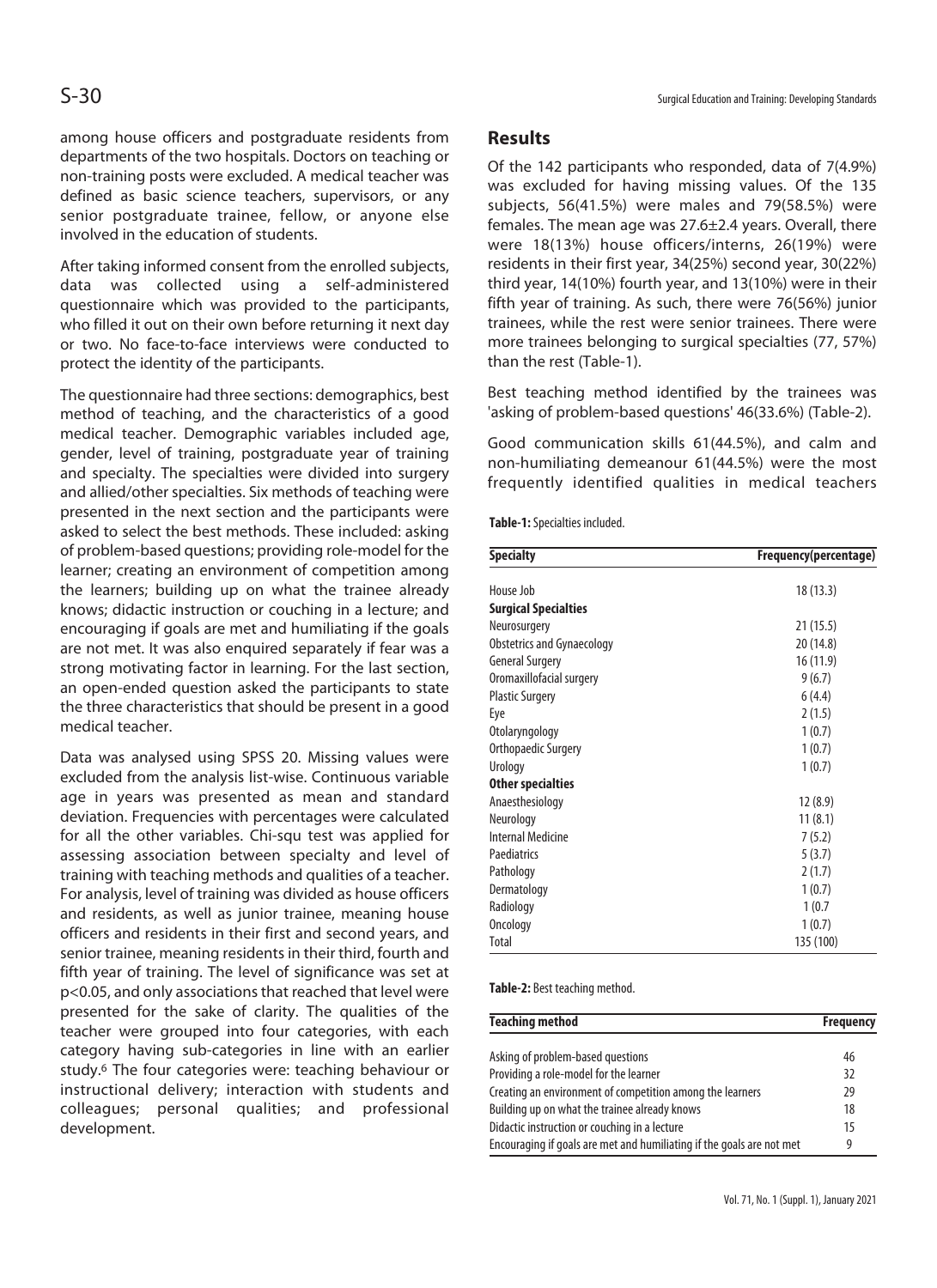**Table-3:** Qualities of a medical teacher.

| <b>Quality</b>                                                                                                                          | <b>Frequency</b> |
|-----------------------------------------------------------------------------------------------------------------------------------------|------------------|
| <b>Teaching behavior or instructional delivery</b>                                                                                      |                  |
| Good communication skills (includes: no communication gap between seniors and juniors; a good listener)                                 | 61               |
| Provides guidance (included: problem based learning; builds up on what the student already knows; simplifies concepts)                  | 28               |
| Interactive teaching (Question and answer during rounds, operation, clinics, etc.)                                                      | 21               |
| Disciplined (Includes:well-organized, excellent time manager, good planner)                                                             | 14               |
| Good presentation and teaching skills; interactive lectures                                                                             | 19               |
| Inflexible regarding class discipline; Strict supervision                                                                               | 9                |
| Innovative in using technology in classroom                                                                                             | 4                |
| Good sense of humour in teaching sessions                                                                                               | 1                |
| Creates competition among students                                                                                                      | 4                |
| <b>Interaction with students and colleagues</b>                                                                                         |                  |
| Calm (peaceful, polite, humble, provides stress-free environment, patient, well-mannered)                                               | 61               |
| Encouraging (Creates an encouraging environment; appreciates efforts)                                                                   | 57               |
| Easily approachable/affable                                                                                                             | 55               |
| Caring (empathic towards students; good behaviour, kind)                                                                                | 41               |
| Trust and respect students, does not humiliate                                                                                          | 31               |
| Understanding (should be aware of student's efforts, interests, opinions and needs)                                                     | 30               |
| Friendly                                                                                                                                | 23               |
| Motivational (Inspiring and motivational to students)                                                                                   | 20               |
| Offers constructive feedback to students and appreciates good work                                                                      | 14               |
| Should work well with colleagues and administrators                                                                                     | $\overline{2}$   |
| <b>Personal qualities</b>                                                                                                               |                  |
| Should have knowledge of subject; Good decision making power                                                                            | 55               |
| Enthusiastic to teach (includes: enjoys teaching, dedicated; transfers knowledge and skills; Hard-working, provides proper supervision) | 53               |
| Moral (Should be honest, moral and ethical; Good character)                                                                             | 23               |
| Punctual                                                                                                                                | 19               |
| <b>Unbiased</b>                                                                                                                         | 15               |
| Leadership qualities (includes: Confident; Takes stand for juniors)                                                                     | 8                |
| <b>Professional development</b>                                                                                                         |                  |
| Willing to learn and open to change (flexible)                                                                                          | 6                |
| Up-to-date with current advances in education                                                                                           | 4                |
| Publication and should be active in research; Helps in synopsis and research                                                            | 4                |
| Allows appropriate number of leaves per month                                                                                           | 1                |

#### (Table-3).

More surgical trainees considered the generation of competition among learners as the best teaching method than the trainees from other specialties (p=0.001). House officers reported 'unbiased' (p=0.001) and 'moral and ethical' (p=0.001) significantly more frequently as a good trait in their teachers compared to the residents.

## **Discussion**

The most important qualities of a medical teacher identified in the current study were good communication skills, calm and non-humiliating behaviour, encouraging and approachable, knowledgeable, and enthusiastic about teaching. Such findings have been reported earlier as well.<sup>6,7</sup> From a teacher's perspective, the top three qualities in a medical teacher in another study were knowledge of subject, enthusiasm and communication

J Pak Med Assoc (Suppl. 1)

skills<sup>6</sup> Good inter-personal skills and relationship-building were identified as significant characteristics of a good teacher.4 In a study conducted on dental students, top performance attributes were expertise, good command on clinical skill, and being able to understand/relate to students.8 Top personality attributes identified included being respectful to students, having good communication skills, being helpful, honest, and emotionally controlled.8 A study reported good communication skills, honesty and motivational towards students as the top three qualities of a teacher from the viewpoint of faculty, and respectful, good planner and good examiner as the top qualities identified by students.5 On the other hand, the least identified three characteristics reported by the faculty were leniency, telling jokes during class and being non-judgmental, and by the students as sense of humour, self-sacrificing and sharing of personal experience.<sup>5</sup> In line with literature,<sup>5,8</sup>